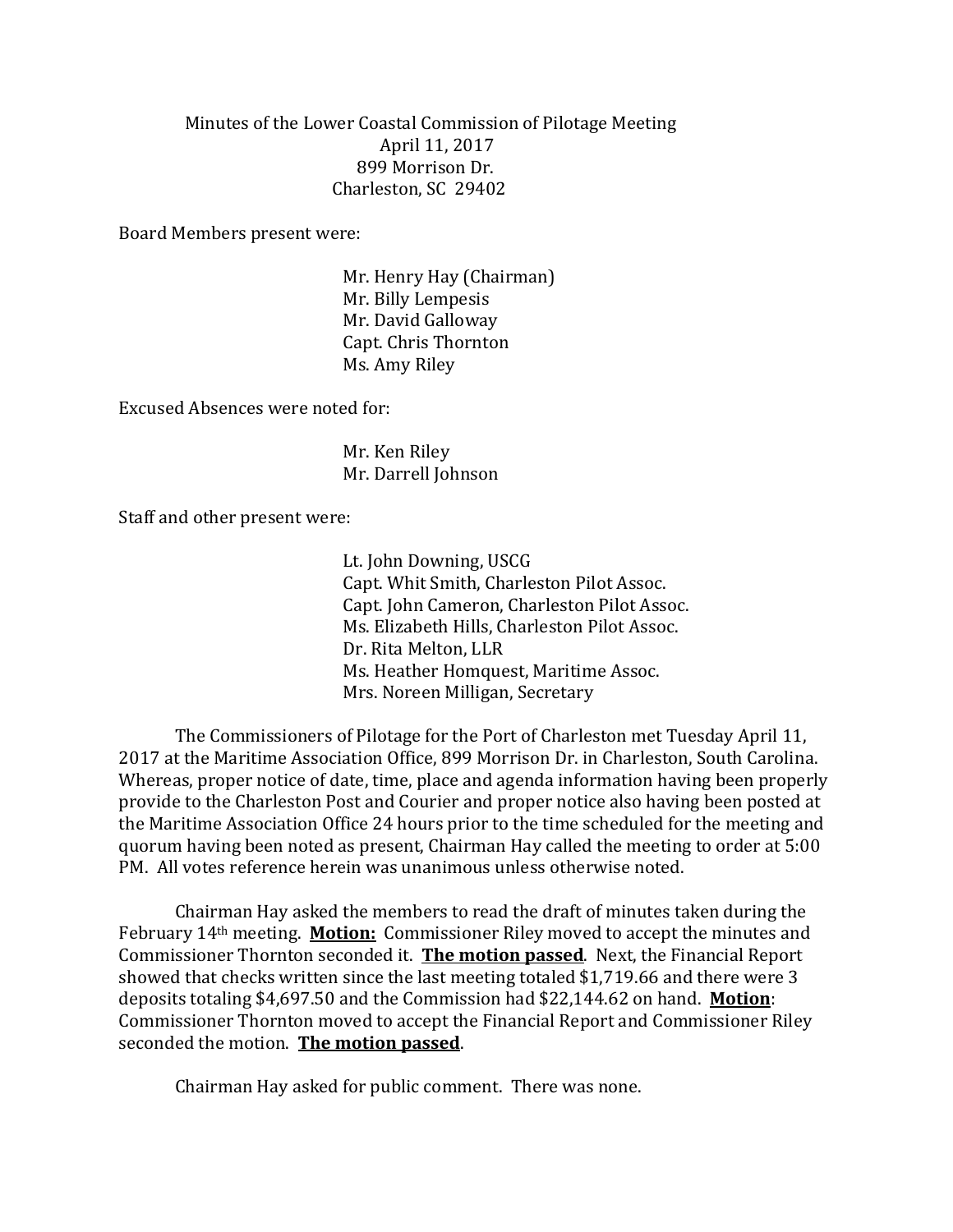Lt. Downing gave the Coast Guard report. The entrance buoys are back in place. The Ft. Sumter range is having a power cable issue and the Coast Guard is working on it. On May 13 the State Port will be handling a 13000 TEU vessel. The pilots asked the Coast Guard to check with the contractors that are working on the bridge to check their measurements. The Coast Guard will check with the contractors and get back with the pilots.

Dr. Melton gave the LLR report. There is 1 physical for April and 1 for May. There is no new information on the NTSB letter. Capt. Cameron asked LLR for their assistance in setting up Mrs. Milligan with an LLR State domain e-mail address. Dr. Melton will check with the administrator and get back with the Commission.

There was nothing new to report on the Savannah River Maritime Commission.

The Commission received a proposal from Roper St. Francis Physician Partners to review Pilot Apprentice applicant's physicals. The charges are \$200 per review and a consulting rate of \$200 per hour (charged in 15 minute segments). **Motion:** Commissioner Galloway moved to accept the proposal and Commissioner Thornton seconded it: **The motion passed.** Commissioner Thornton asked the Commission to check into perusing changes to the regulations pertaining to charges for applicants and pilot examiners. Capt. Cameron said he will draft a proposal with the requested changes.

A notice was placed in the Post and Courier from February 16 through February 19 to notify the public of the 2.1% COLA rate adjustment. The new rates will be \$63.25 GT and \$25.80 DF effective July 1, 2017. There was no public comment. **Motion:** Commission Thornton moved to accept the new rate increases and Commissioner Galloway seconded it. **The motion passed.** The Pilots new rate cards were presented to the Commission. The effective date for the cards is July 1, 2017. **Motion:** Commissioner Galloway moved to accept the new rate cards and Commissioner Riley seconded it. **The motion passed.** 

The WWT fender system is operational and no new problems.

The Personnel Committee met on March 15, 2017. All applicants have until April 30, 2017 to update their files. The applicants will have to score a 32.5 to qualify for an interview. Anyone who does not qualify for an interview their applications are good for 3 years. Commissioner Thornton asked if applicants that interviewed in the last round could keep their scores if they wanted to. The Commission discussed the issue and felt that all applicants should be scored again. **Motion**: Commissioner Thornton made a motion that all applicants will be interviewed and new scores will be issued. Commissioner Lempesis seconded the motion. **The motion passed**.

Under new business Moran Tugs sent the Commission a letter updating them of the new qualified docking pilots. Capt. Whit Smith said that the Tall Ship Festival would be from May 15 through May 23, 2017. The pilots would like to have the apprentices pilot